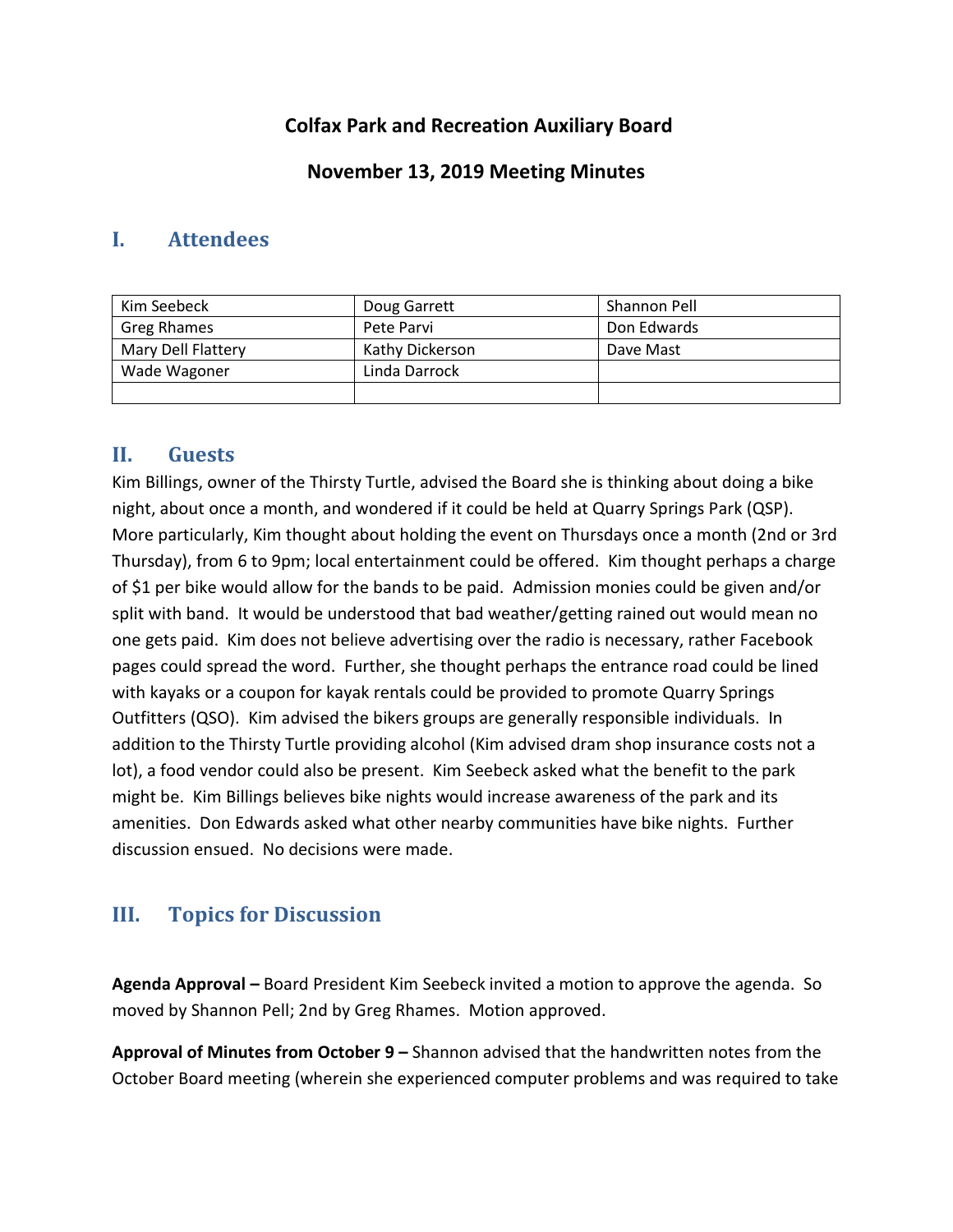notes on paper) have been misplaced in a recent move. Hence, there are no past minutes to review and approve or modify this evening.

#### **Financials –**

#### **Account Balances as of 11/13/19:**

- Savings:
	- o Balance: \$77,474.89
- Checking:
	- o Balance: \$839.97
- Cash Accounts:
	- Petty Cash \$100.00

Greg moved to approve the financials; 2<sup>nd</sup> by Don Edwards. Motion approved. Further discussion was had concerning the Magg Memorial Fund, ADA Dock fund, and funds set aside related to the entrance sign. Lastly, Kathy Dickerson asked Pat Utz to share the Amazon Smile application to our Facebook page for fundraising purposes.

#### **Committee Reports**

● **Operation/Planning Committee –** Storm update: the roof has been replaced. Next, the committee will be dealing with lighting and talking with Denny. The committee has closed the East road because park users were moving the temporary blockades that were in place and driving in undesignated area, causing damage to the park. Those blockades will have to be shored up before opening the road again next spring. Regarding the cropland, Doug reported he has not heard back regarding any changes in the proposed lease agreement. \$225/acre is the current market rate. There are 56 acres: 56 x 225 = \$12,600. Next, Doug reported that Kevin Hartgers turned the water off at QSP on Sunday but still needs to drain the tank. Further, it was noted there were scuba divers out at the park on Saturday morning for a while. Doug advised he wants to put together a planning meeting about what the Operations committee wishes to focus on in 2020. He would also like to put together a group of dedicated people that would mow the park and make a schedule for that purpose. It was noted for the Board that the east half of the Block building, specifically the far east and middle bays are for QSO's use and the western most bay of the eastern half of the Block building is for park use, as is the entire western half of the Block building. It was noted that the floor on the west half of the Block building needs to be cleaned so it can be used for rentals eventually. Kim advised that signs previously posted in the park without Board approval have been or will be returned and a letter sent. Discussion ensued.